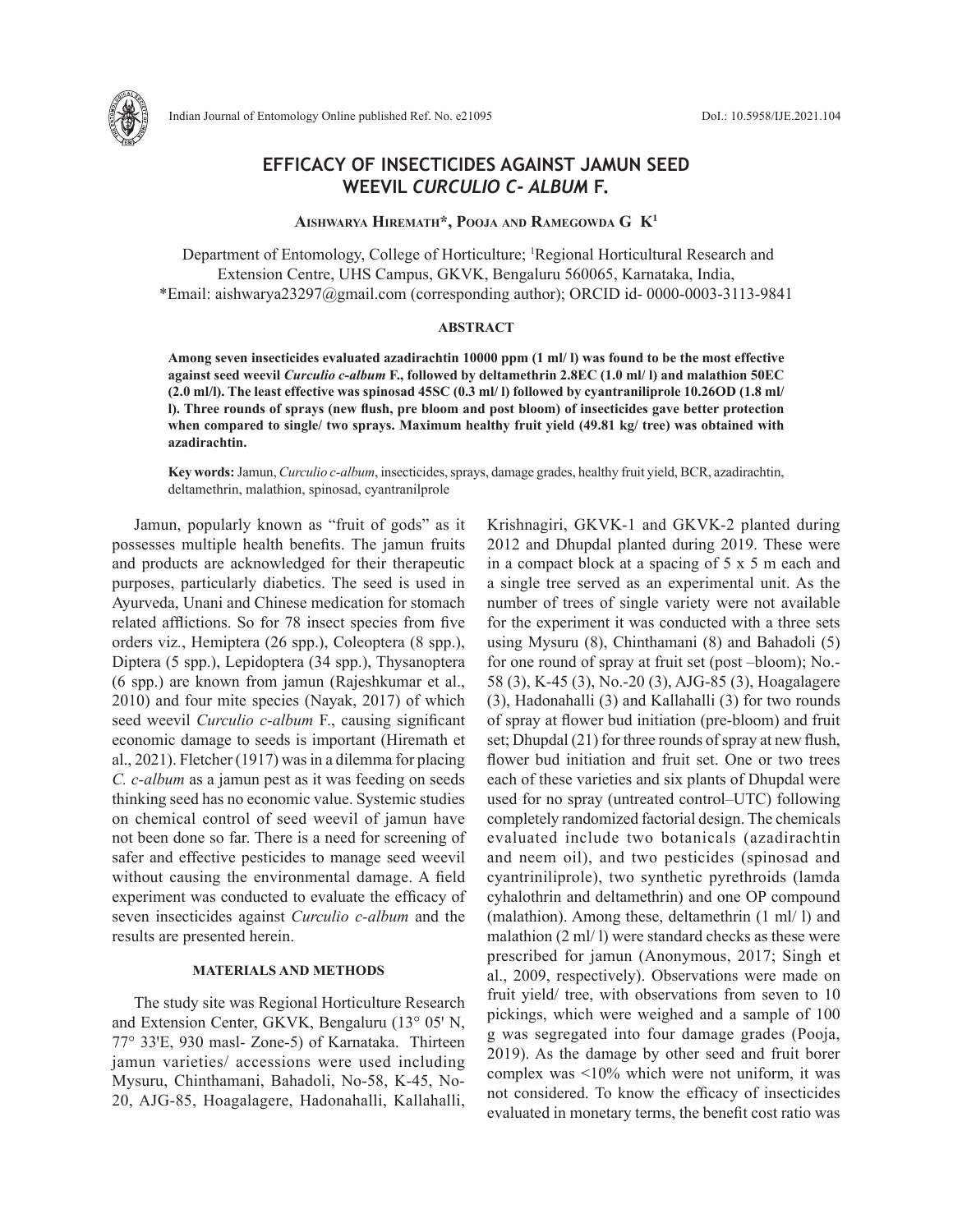worked out. Cost of the insecticides used and other data were used for computing cost benefit ratio as per standard procedure.

### **RESULTS AND DISCUSSION**

Results revealed that it was impossible to get healthy fruits (Grade 1) without insecticidal sprays (Table 1). The yield of Grade 2 fruits was only 1.00/ tree and that of Grade 3 fruits was 2.66 kg/ tree, while that of Grade 4 obtained without sprays was fairly high (11.94 kg/ tree). Irrespective of the damage grades and the number of sprays, azadirachtin 10000 ppm (1 ml/ l) led to maximum fruit yield (18.09 kg/ teee) which was significantly superior. The standard checks, deltamethrin 2.8EC (1.0 ml/ l) (15.24 kg) and malathion 50 EC (2.0 ml/ l) (14.37 kg) were the next best. Mean fruit yield per tree with neem oil  $(5 \text{ ml}/ 1)$   $(11.05 \text{ kg})$ was on par with lambda cyhalothrin 5EC (0.5 ml/ l) (10.69 kg). Similarly, overlooking the number of sprays, the healthy fruit yields were significantly more with azadirachtin (21.21 kg/ tree) followed by deltamethrin (16.11 kg/ tree). Significantly more grade 1 fruits was

Table 1. Efficacy of insecticides against jamun seed weevil *C. c-album* (RHREC, Bengaluru, 2019)

|                                 |                             |            |       | Yield (kg/ tree) |       | Total yield |
|---------------------------------|-----------------------------|------------|-------|------------------|-------|-------------|
| Treatments (ml/l)               | No. of sprays               | G1         | G2    | G <sub>3</sub>   | G4    | (kg/ tree)  |
|                                 | Ī                           | 1.31       | 1.96  | 4.48             | 17.48 | 25.24       |
| Neem oil $(a)$ 5 ml+            | $\rm II$                    | 5.22       | 5.60  | 10.58            | 18.04 | 39.44       |
| Soap $(a)$ 0.5 g                | $\rm III$                   | 18.15      | 14.50 | 20.31            | 15.03 | 67.99       |
|                                 | Mean                        | 6.25       | 5.61  | 9.40             | 15.14 |             |
|                                 | Ι                           | 5.27       | 7.71  | 8.36             | 7.22  | 28.56       |
| Azadirachtin                    | $\mathbf{I}$                | 29.77      | 27.77 | 23.88            | 5.90  | 87.32       |
| 10,000 ppm $@$ 1 ml             | $\mathop{\rm III}\nolimits$ | 49.81      | 30.75 | 17.60            | 3.05  | 101.21      |
|                                 | Mean                        | 21.21      | 16.79 | 13.15            | 6.60  |             |
|                                 | $\bf{I}$                    | 0.59       | 1.63  | 2.49             | 15.73 | 20.45       |
| Spinosad 45 SC                  | $\rm II$                    | 1.90       | 3.55  | 3.79             | 17.98 | 27.22       |
| $(a)$ 0.3 ml                    | $\rm III$                   | 10.62      | 6.85  | 6.59             | 22.35 | 46.38       |
|                                 | Mean                        | 3.28       | 3.31  | 3.83             | 17.10 |             |
|                                 | I                           | 2.50       | 6.07  | 11.69            | 9.76  | 28.06       |
| Cyantraniliprole                | $\rm II$                    | 8.59       | 10.33 | 6.16             | 10.71 | 35.79       |
| 10.26 OD @ 1.8 ml               | $\rm III$                   | 10.63      | 13.14 | 11.67            | 10.96 | 46.39       |
|                                 | Mean                        | 5.43       | 7.62  | 8.22             | 10.73 |             |
|                                 | $\bf{I}$                    | 2.86       | 6.18  | 8.73             | 16.59 | 33.20       |
| Malathion 50 EC                 | $\rm II$                    | 21.63      | 13.32 | 11.43            | 15.38 | 61.73       |
| $@$ 2 ml (ICAR-CISH)            | Ш                           | 27.61      | 24.67 | 14.56            | 9.49  | 76.32       |
|                                 | Mean                        | 13.02      | 11.31 | 9.44             | 14.25 |             |
| Lambda                          | $\bf{I}$                    | 3.78       | 3.94  | 4.70             | 12.06 | 24.48       |
| cyhalothrin 5 EC                | $\rm II$                    | 6.63       | 7.84  | 9.26             | 15.94 | 39.67       |
| $(a)$ 0.5 ml                    | $\rm III$                   | 13.61      | 15.07 | 19.32            | 16.22 | 68.37       |
|                                 | Mean                        | 6.00       | 7.05  | 9.08             | 13.54 |             |
|                                 | $\rm I$                     | 4.37       | 5.61  | 8.75             | 10.59 | 29.32       |
| Deltamethrin                    | $\rm II$                    | 24.70      | 18.72 | 12.29            | 11.70 | 67.41       |
| 2.8 EC @ 1 ml                   | Ш                           | 35.36      | 26.72 | 18.79            | 5.30  | 86.18       |
| (UHSB)                          | Mean                        | 16.11      | 13.06 | 10.40            | 10.39 |             |
| <b>UTC</b>                      |                             | 0.00       | 1.00  | 2.66             | 11.94 | 15.60       |
|                                 | $CD (p=0.05)$               | $SE(m\pm)$ |       |                  |       |             |
| Treatments                      | 0.77                        | 0.28       |       |                  |       |             |
| Number of sprays                | 0.58                        | 0.21       |       |                  |       |             |
| Treatments X Number of sprays   | 1.54                        | 0.55       |       |                  |       |             |
| Grades                          | 0.58                        | 0.21       |       |                  |       |             |
| <b>Treatments X Grades</b>      | 1.54                        | 0.55       |       |                  |       |             |
| Number of sprays X Grades       | 1.17                        | 0.42       |       |                  |       |             |
| Treatments X Number of sprays X |                             |            |       |                  |       |             |
| Grades                          | 3.09                        | 1.11       |       |                  |       |             |

Grade 1: Healthy with no visible signs on fruits; Grade 2: ≤10 punctures or scars (feeding/oviposition marks); Grade 3: ≥11 punctures with slight malformation and Grade 4: Unmarketable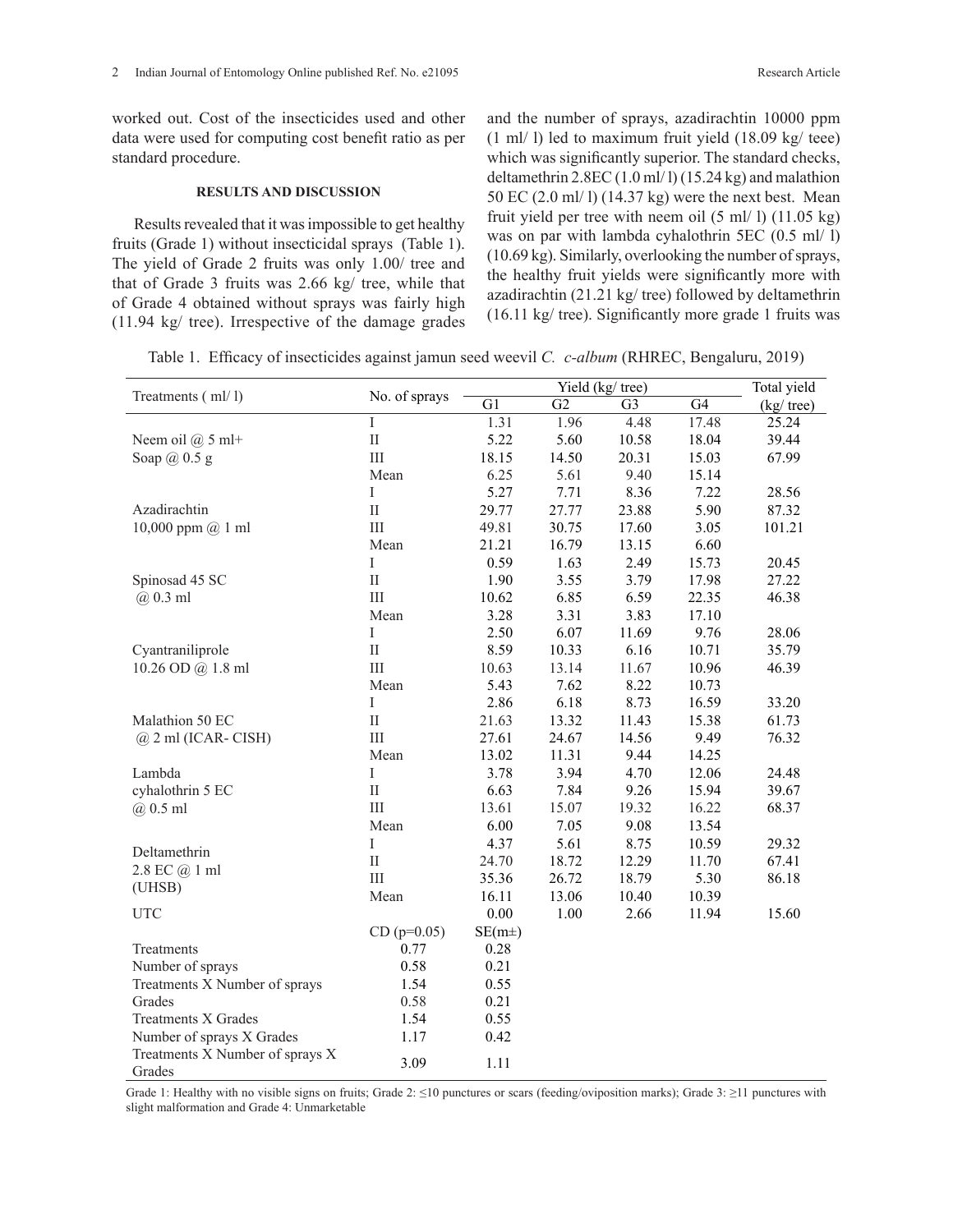obtained with three rounds of spray with azadirachtin (49.81 kg/ tree) followed by deltamethrin (35.36 kg) where the unmarketable fruit (grade 4) yields were significantly lower. One round of spray with the same chemicals gave healthy fruit (grade 1) yields of 5.27 and 4.37 kg/ tree and unmarketable (grade 4) yields of 7.22 and 10.59 kg/ tree, respectively.

Thus, for managing *C. c-album* three rounds of sprays are must, and azadirachtin 10000 ppm (1 ml/ l), deltamethrin 2.8 EC (1 ml/ l) and malathion 50 EC (2 ml/ l) were found highly effective. In a similar study against litchi fruit borer *Conopomorpha litchiella* Bradley two rounds of spray with spinosad were found superior (Pandey, 2015). The cost economics presented in Table 2 reveal that with the 13 varieties used, mean total yield (Grade 1, 2 and 3) in untreated control was 15.61 kg/ tree with net return of Rs 233.36/ tree. With malathion spray followed by deltamethrin and azadirachtin it was more and the least with spinosad followed by lamda cyhalothrin. The benefit cost ratios with one spray ranged from 11.21 (spinosad) to 74.26 (azadirachtin); with two sprays fruit yield was maximum with azadirachtin (87.32 kg/ tree), and benefit cost ratios ranged from 8.09 (spinosad) to 152.04 (azadirachtin). With three rounds of azadirachtin spray (101.21 kg/ tree) yielded highest total jamun fruits followed by delatmetrhin and malathion and was the least (46.38 kg/ tree) with spinosad followed by cyantraniliprole, and benefit cost ratios ranged from 7.37 (spinosad) to 130.41 (azadirachtin). Pandey (2015) observed that lambda cyhalothrin gave maximum yield in litchi against litchi fruit borer *C. litchiella.*

## **ACKNOWLEDGEMENTS**

Authors thank Dr C A Viraktamath, Emeritus Professor for valuable suggestion, and Dr H M Yeshwanth, Post-Doctoral Research Fellow, Department of Entomology, UAS, Bengaluru in specimen identification, guidance, and sparing valuable literature.

**Financial Support:** This study is supported by the In-House Research Grants of Directorate of Research (UHS/ENT/S/18-19/2 (3201/633-2018) and PG Research Grants of Directorate of Post Graduate Studies (2004/604; 2018-19 and 2019-20), UHS Bagalkote, Karnataka.

**Author Contribution Statement:** GKR conceived and designed research. AH and P conducted experiments, captured and analyzed data. AH and GKR wrote the manuscript. All authors read and approved the manuscript.

|                                                             |                         |                                                 |       |       |                 |                                    |                                |                                  |                                     |                                                                        |                  | Table 2. Benefit cost ratio of insecticides used against jamun seed weevil C. c-album (RHREC, Bengaluru, 2019) |                          |                                |                    |                              |            |
|-------------------------------------------------------------|-------------------------|-------------------------------------------------|-------|-------|-----------------|------------------------------------|--------------------------------|----------------------------------|-------------------------------------|------------------------------------------------------------------------|------------------|----------------------------------------------------------------------------------------------------------------|--------------------------|--------------------------------|--------------------|------------------------------|------------|
| Treatment                                                   | 0 Spray                 |                                                 |       |       | I Spray         |                                    |                                |                                  |                                     | $II$ Spray                                                             |                  |                                                                                                                |                          |                                | III Spray          |                              |            |
| (dosel)                                                     |                         | Yield NR Yield                                  |       | Cost  | GR              | ž                                  | <b>BCR</b>                     | Yield                            | $\cup$                              | GR                                                                     | ž                | BCR                                                                                                            | Yield                    |                                | E                  | ž                            | <b>BCR</b> |
|                                                             |                         | $\mathbb{R}$ g/ $\mathbb{R}$ s./ $\mathbb{R}$ g |       | (Rs)  | (Rs.)           | (Rs)                               |                                |                                  | $(Kg)$ $(Rs)$<br>tree) tree)        | (Rs)                                                                   | (Rs)             |                                                                                                                | $(\mathsf{Kg})$          | (Rs)                           | $\rm \mathit{Rs}.$ | $\left( \mathrm{Rs.}\right)$ |            |
|                                                             | tree)                   | tree)                                           | tree) | tree) | tree)           | tree)                              |                                |                                  | tree)                               | tree)                                                                  | tree)            |                                                                                                                | tree)                    | tree)                          | tree)              | tree)                        |            |
| Neem oil $@$ 5 ml+ Soap $@$ 0.5 g 12.61 148.5 25.24         |                         |                                                 |       | 24.4  |                 |                                    | 21.52:1                        |                                  |                                     |                                                                        |                  | 31.92:1                                                                                                        | 67.99                    |                                |                    | 4193.6                       | 48.26:1    |
| Azadirachtin 10,000 ppm $@$ 1 ml 13.91                      |                         | 228.0 28.56                                     |       | 22.8  | 551.0<br>1716.0 | 526.5<br>1693.2<br>306.0<br>1323.4 | 74.26:1                        | 39.44<br>87.32<br>27.22<br>35.79 | $489$<br>$454$<br>$80.8$<br>$236.0$ |                                                                        |                  | $152.04:1$ <sup>1</sup><br>8.09:1                                                                              |                          | 86.9<br>68.0<br>121.2<br>353.9 | 4280.5<br>8936.0   | 8868.0                       | 130.41:1   |
| Spinosad 45 SC $@$ 0.3 ml                                   | 16.00                   | 242.5 20.45                                     |       | 40.5  |                 |                                    | 7.55:1                         |                                  |                                     |                                                                        |                  |                                                                                                                |                          |                                | 2076.5<br>2960.5   | 1955.3<br>2606.6             | 16.14:1    |
| cyantriniliprole $10.26$ OD $@$<br>$\overline{1.8}$ md      | 15.83                   | 263.0                                           | 28.06 | 118.1 | 346.5<br>1441.5 |                                    | 11.21:1                        |                                  |                                     | 1611.0 1562.1 3<br>6948.0 6902.6 1<br>734.5 653.7 8<br>2200.0 1964.0 8 |                  | 8.32:1                                                                                                         | 101.21<br>46.38<br>46.39 |                                |                    |                              | 7.37:1     |
| Malathion 50 EC $@2$ ml                                     |                         | $19.65$ $258.0$ 33.20                           |       | 21.6  | 1340.5          | 1318.9 $\sim$                      | 61.06:1 61.73<br>54.85:1 39.67 |                                  | 43.0<br>35.9                        | 4066.5                                                                 | 4023.5<br>1874.1 | 93.57:1<br>52.26:1                                                                                             | 76.32<br>68.37           | 64.4<br>53.7                   | 5956.0<br>3834.0   | 5891.6<br>3780.3             | 91.48:1    |
| Lambda cyhalothrin 5 EC @<br>$0.5$ ml                       | 14.35                   | 287.0 24.48                                     |       | 18.0  | 1007.0          | 989.0                              |                                |                                  |                                     |                                                                        |                  |                                                                                                                |                          |                                |                    |                              | 70.41:1    |
| Deltamethrin 2.8 EC $@$ 1 ml                                | $16.92$ $206.5$ $29.32$ |                                                 |       | 20.4  |                 |                                    |                                |                                  |                                     |                                                                        |                  | 1435.5 1415.1 69.37:1 67.41 40.6 4956.5 4915.9 121.08:1 86.18                                                  |                          | 60.8                           |                    | 7147.5 7086.7 116.56:1       |            |
| NR: Net Returns; GR: Gross Returns; BCR: Benefit Cost Ratio |                         |                                                 |       |       |                 |                                    |                                |                                  |                                     |                                                                        |                  |                                                                                                                |                          |                                |                    |                              |            |